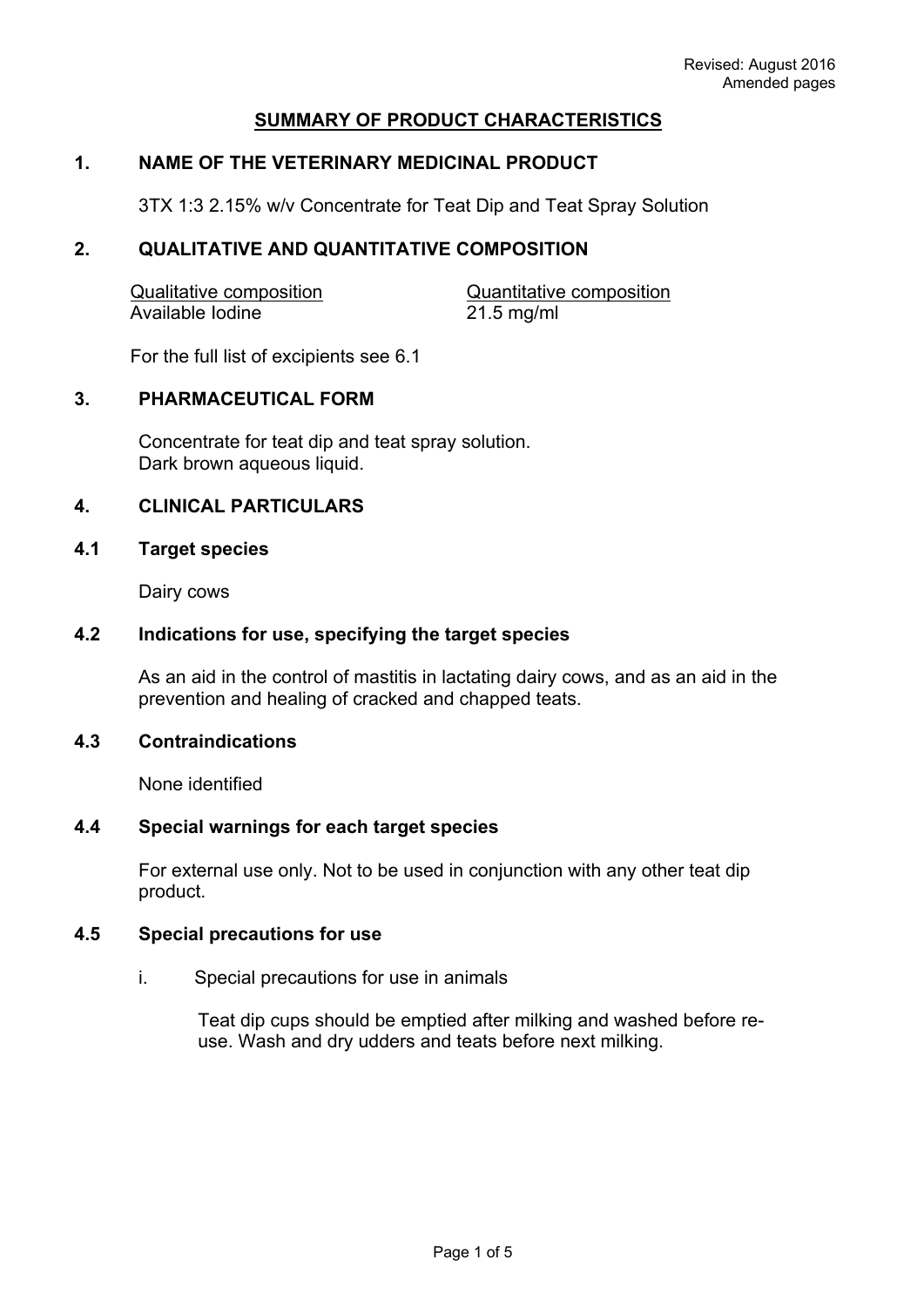ii. Special precautions for the person administering the veterinary medicinal product to animals

# **CONCENTRATE**

The following safety phrases relate to the concentrated product only, and do not apply once the product is diluted to the working solution: Risk of serious damage to eyes. Wear eye/face protection when preparing the dip or spray.

### **DILUTED WORKING SOLUTION**

When using as a spray, avoid working in spray mist. Avoid contact with eyes.

In case of contact with eyes, rinse immediately with plenty of water and seek medical advice.

If swallowed, seek medical advice immediately and show this label. Hands and exposed skin should be washed after using this product. Do not eat, drink or smoke while using the product. Keep away from food, drink and animal feedstuffs.

### **4.6 Adverse reactions (frequency and seriousness)**

The product may cause an allergic reaction in some animals. In the rare case of a suspected or proven allergy in the herd, it is recommended to change to a non-iodine teat disinfectant.

## **4.7 Use during pregnancy, lactation or lay**

May be used during pregnancy and lactation

#### **4.8 Interaction with other medicinal products and other forms of interaction**

Not applicable

## **4.9 Amount(s) to be administered and administration route**

#### Teat dipping

Mix 1 part of the product with three parts clean water. Fill teat-dipping cup about two thirds full with the solution and dip teats immediately after each cow is milked. Top up cup with fresh solution if necessary.

#### Teat Spraying

Mix 1 part of the product with three parts clean water. Immediately after milking, spray the entire surface of each teat with the solution.

#### Udder washing and cluster dipping

Use in the proportion 1 part product in 500 parts clean water i.e. 20ml in 10 litres or 1 fl. in 3 gallons. Udder cloths should be allowed to soak in the solution. The use of separate udder cloths for each cow, or disposable paper towels, is strongly recommended. Teat clusters should be immersed and agitated for at least 30 seconds before milking each cow. Rinse in clean water before use.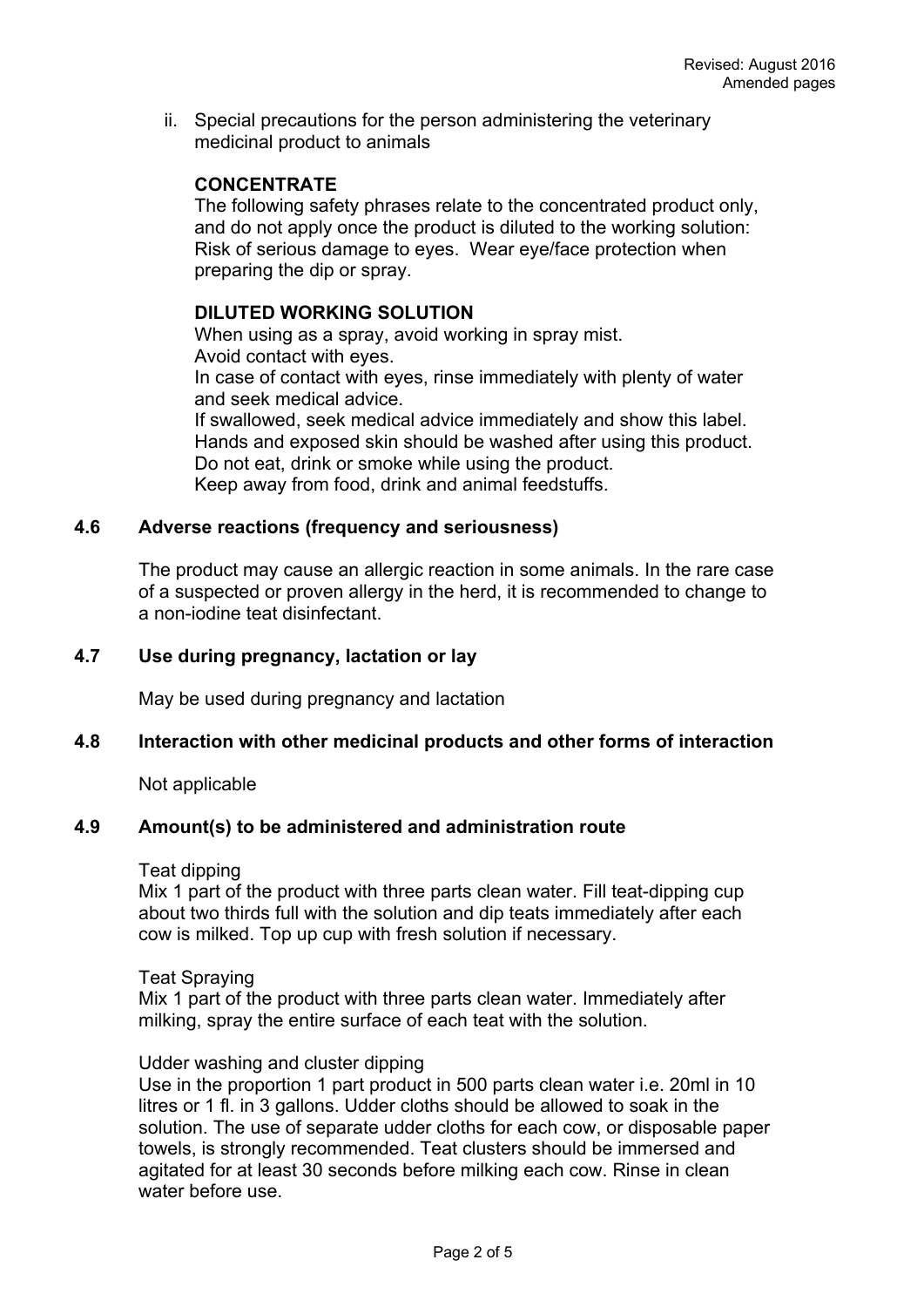### **4.10 Overdose (symptoms, emergency procedures, antidotes), if necessary**

Not applicable

### **4.11 Withdrawal period(s)**

Milk: Zero hours

Meat: Zero days

### **5. PHARMACOLOGICAL PROPERTIES**

## **Pharmacotherapeutic group: Dermatologicals, Antiseptics and Disinfectants, iodine**

**ATC Vet Code:** QD08AG03

## **5.1 Pharmacodynamic properties**

Iodine has a powerful bactericidal action. It is also active against fungi, viruses, protozoa, cysts and spores. Iodine is used as a disinfectant generally as a 2% or 2.5% solution. Its activity is reduced in the presence of organic matter, though not to the same extent as with other halogen disinfectants. A solution of iodine may be applied to small wounds or abrasions as well as to unbroken skin, but an iodophor such as povidone iodine may be preferred.

Iodine and iodides, whether applied topically or administered systemically, can also give rise to hypersensitivity reactions, which may include urticaria, angioedema, cutaneous haemorrhage or purpuras, fever, arthralgia, lymphadenopathy and eosinophilia

#### **5.2 Pharmacokinetic properties**

Iodine may be administered as potassium or sodium iodate.

Iodine is slightly absorbed when applied to the skin. When taken by mouth, iodine preparations (which are converted to iodide) and iodides are trapped by the thyroid gland. Solutions of iodine applied to the skin should not be covered by occlusive dressings.

Iodides not taken up by the thyroid are excreted mainly in the urine, with smaller amounts appearing in the faeces, saliva and sweat. They cross the placenta and are excreted in breast milk.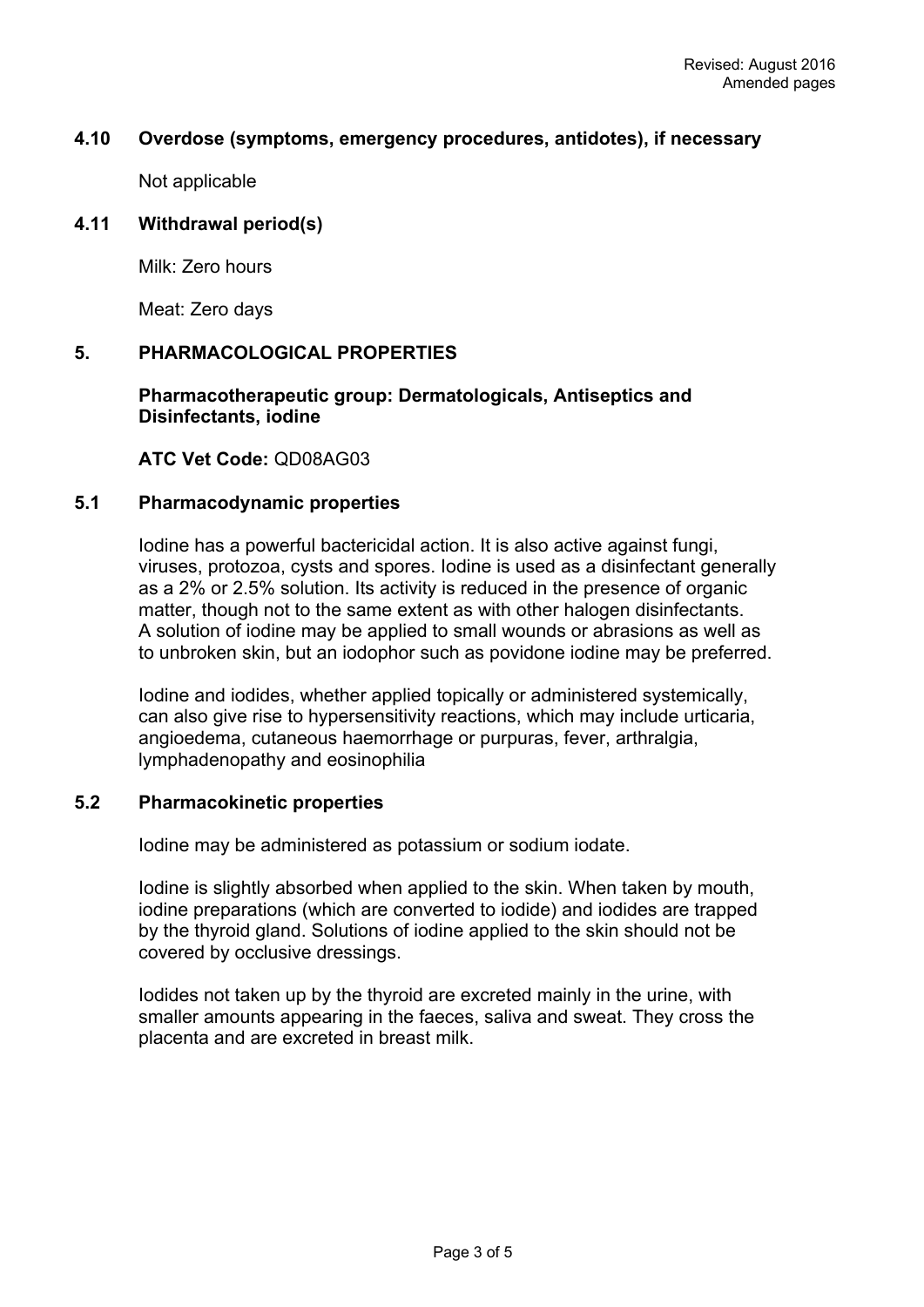## **6. PHARMACEUTICAL PARTICULARS**

### **6.1 List of excipients**

Alcohol ( $C_{13}C_{15}$ ) 11 Mole Ethoxylate **Sorbitol Glycerol** Sodium Hydroxide Hydriodic Acid Sodium Sulphate Water Potable

### **6.2 Incompatibilities**

Iodine based teat dips are not compatible with chlorhexidine based products, hypochlorite solutions and other oxidising agents and alkaline soaps and detergents

### **6.3 Shelf life**

Shelf life of the veterinary medicinal product as packaged for sale: 2 years Shelf life after dilution or reconstitution according to directions: 3 months

## **6.4 Special precautions for storage**

Do not store above 25°C. Store in original tightly closed container. Protect from frost. Store diluted product only in plastic or glass containers. Diluted product should not be stored above 25°C. Protect from light and use within 3 months.

## **6.5 Nature and composition of immediate packaging**

\*natural UN approved 1000 litre high density polyethylene \*Opaque Blue XL-200 litre ring drum with two inserted bungs 81mm & 69mm \*Opaque Blue 60 litre drum with one inserted bung 25 litre, white, natural or black high density polyethylene drum with high

density polyethylene screw cap.(tamper evident) \*Opaque Pale Blue high density polyethylene 5 litre container polyethylene screw cap

\*Other colours may be used i.e. white, grey, green or colourless

Not all pack sizes may be marketed The 200 litre and 1000 litre containers should not be returned for re-filling